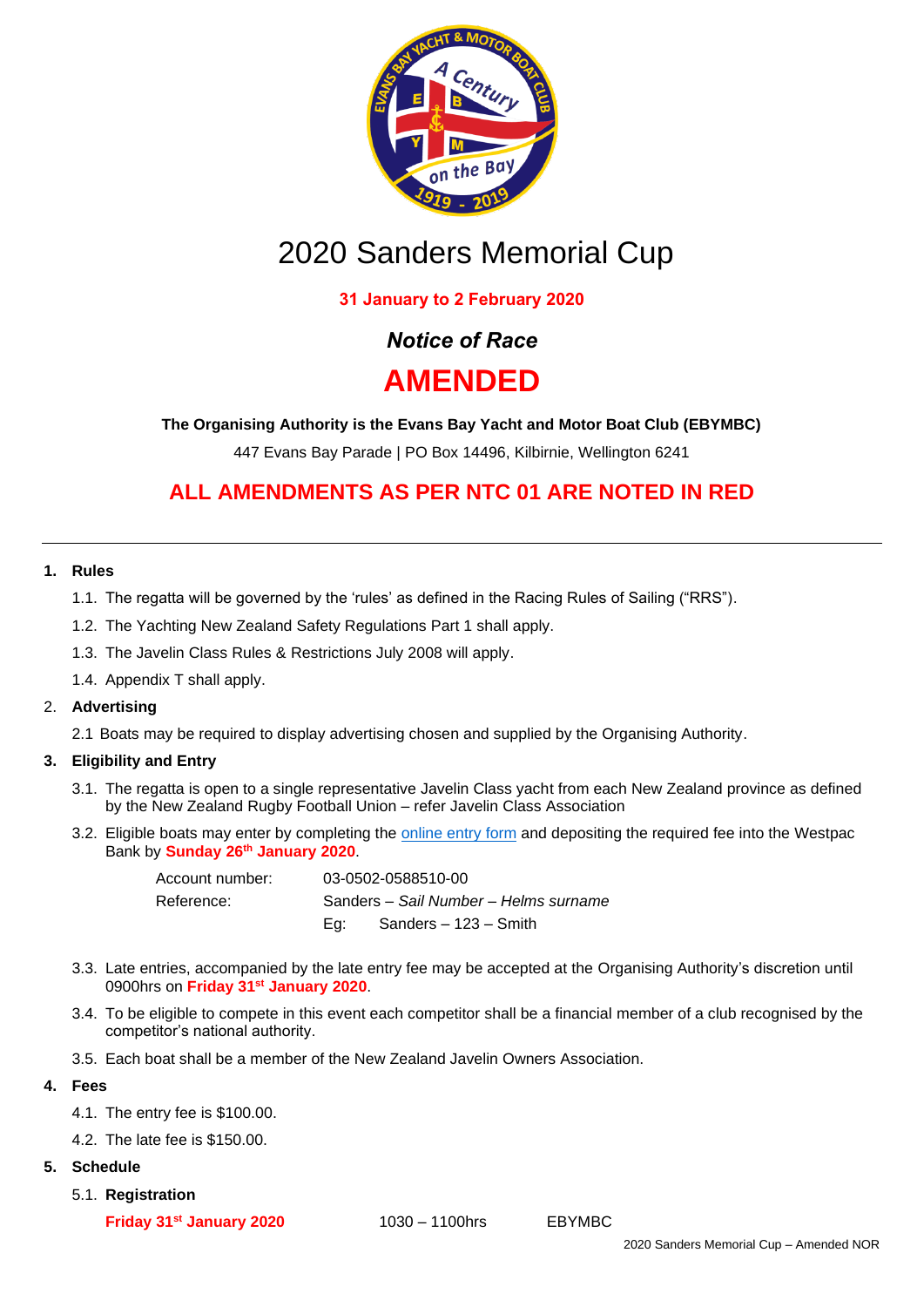#### 5.2. **Measurement**

| Friday 31 <sup>st</sup> January 2020 | $0900 - 1100$ hrs | <b>EBYMBC</b> |
|--------------------------------------|-------------------|---------------|
|                                      |                   |               |

5.3. **Briefing** 

The briefing is scheduled for 1100hrs on **Friday 31st January 2020** in the EBYMBC

5.4. **Dates of Racing**

| Date                       | Event          | <b>Warning Signal</b>     | <b>Number of races</b> |
|----------------------------|----------------|---------------------------|------------------------|
| <b>Friday 31 January</b>   | Kingham Trophy | 1200hrs                   |                        |
| <b>Friday 31 January</b>   | Sanders Cup    | ASAP after Kingham Trophy |                        |
| <b>Saturday 1 February</b> | Sanders Cup    | 1000hrs                   |                        |
| <b>Sunday 2 February</b>   | Sanders Cup    | 1000hrs                   |                        |

#### 5.5. **Number of Races**

- (a) 7 Races are scheduled for the Sanders Memorial Cup series.
- (b) Up to 5 races may be sailed per day.
- (c) On **Sunday 2 February** no warning signal will be made after 1500hrs

#### 5.6. **Prizegiving**

A prizegiving will be held as soon as possible after completion of racing on **Sunday 2<sup>nd</sup> February**.

#### **6. Measurement**

- 6.1. A boat shall comply with RRS 78.1 at all times when racing. Sails that have not previously been measured shall require measurement prior to racing.
- 6.2. In addition, spot measurement and safety checks may be conducted at any time throughout the regatta.
- 6.3. All beach trailers/trolleys must have boat numbers clearly marked on them.

#### **7. Sailing Instructions**

7.1. The Sailing Instructions will be available on the official noticeboard and EBYMBC website at the time of registration. Paper copies will not be supplied by the Organising Authority. The Sailing Instructions may also be posted on the EBYMBC website prior to registration.

# **8. Venue**

- 8.1. Attachment A shows the location of the regatta venue.
- 8.2. The Racing area is the waters known as Evans Bay and Wellington Harbour.

# **9. Courses to be Sailed**

- 9.1. The courses to be sailed will be windward/leeward courses.
- 9.2. The Kingham Trophy race may be a harbour course.

# **10. Penalty System**

10.1. Rule 44.1 and 44.2 are changed so that the 'Two-Turns' penalty is replaced with the 'One-Turn' Penalty.

# **11. Scoring**

- 11.1. 5 races are required to be completed to constitute a series.
- 11.2. When fewer than 6 races have been completed, a boat's series score will the total of her race scores.
- 11.3. When 6 or more races have been completed, a boat's series score will be the total of her race scores excluding her worst score.

# **12. Launching**

12.1 Unless otherwise directed by the Organising Authority, all competing boats and equipment shall be launched and retrieved from the ramps in front of the EBYMBC, or at the public ramp to the south of the club.

# **13. Coaching and Support Boats**

13.1. All support boats must register with the Organising Authority at registration and nominate the boat(s) they support.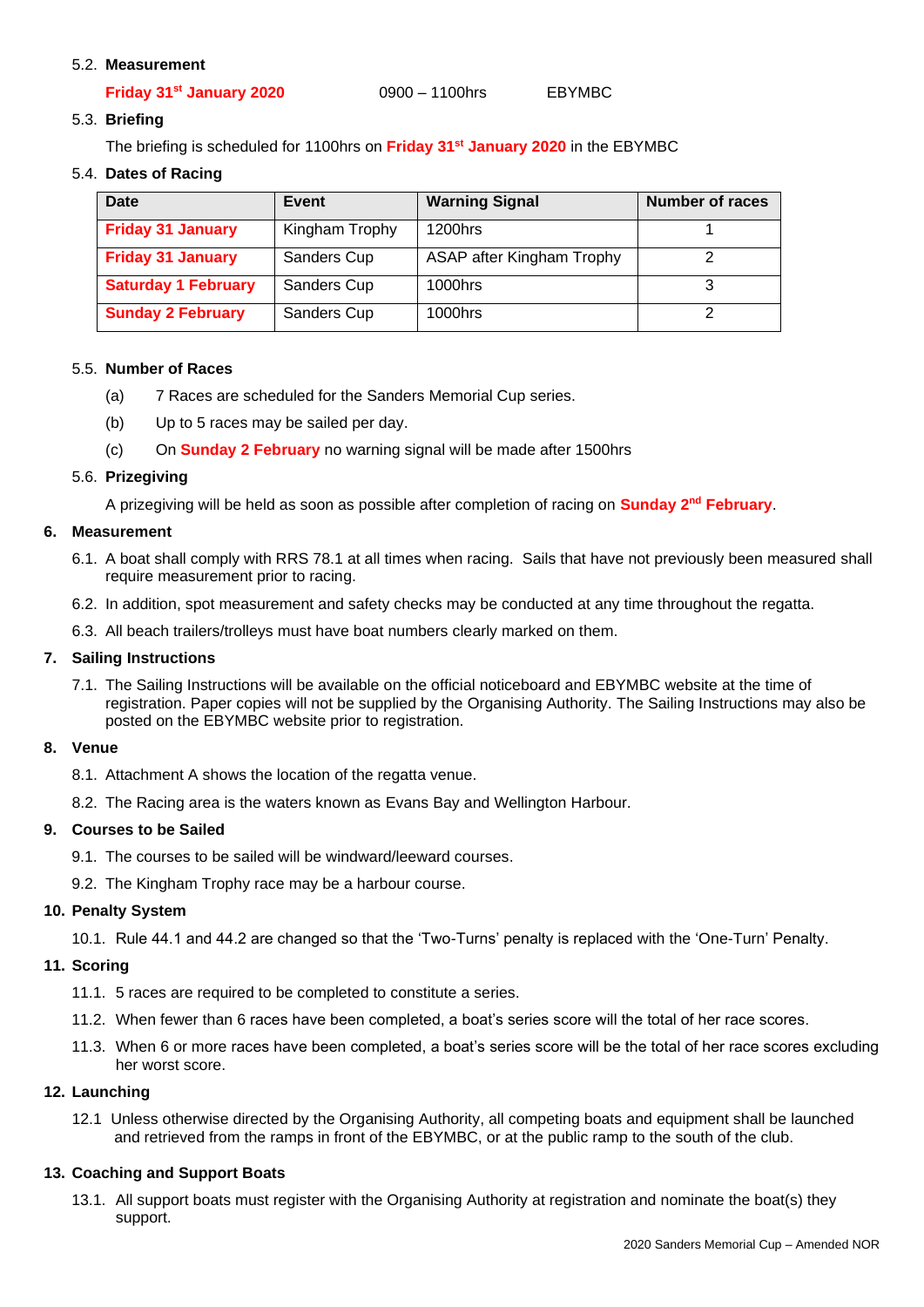13.2. All support and coach boats must have VHF communications and be available to assist the race committee if required.

#### **14. Radio Communication**

14.1. Except in an emergency, a boat shall neither make radio transmissions while racing nor receive radio communications not available to all boats. This restriction also applies to mobile telephones.

#### **15. Prizes**

| Prizes will be given as follows: |                                                 |
|----------------------------------|-------------------------------------------------|
| Kingham Trophy                   | First place in the Kingham Trophy Race          |
| <b>Sanders Memorial Cup</b>      | First place in the Sanders Memorial Cup regatta |

#### **16. Insurance**

16.1Each participating boat shall be insured with valid marine third-party liability insurance of a minimum of \$1,000,000.

#### **17. Disclaimer of Liability**

17.1. Competitors participate in all races entirely at their own risk. Refer to RRS rule 4. The Organising Authority will not accept any liability for material damage or personal injury or death sustained in conjunction with, prior to, during, or after the race.

#### **18. Rights to use name & likeness**

18.1. By participating in this event, competitors automatically grant to the Organising Authority and the event sponsors the right, in perpetuity, to make, use, and show, at their discretion, any photography, audio and video recordings, and other reproductions of them made at the venue or on the water from the time of their arrival at the venue, until their final departure, without compensation.

#### **19. Further Information**

For further information please contact:

Ryan (Rowdy) Leatham, General Manager Evans Bay Yacht & Motor Boat Club

Phone: 027 636 6465 Email: [generalmanager@ebymbc.org.nz](mailto:generalmanager@ebymbc.org.nz)<br>Web: www.ebymbc.org.nz [www.ebymbc.org.nz](http://www.ebymbc.org.nz/)